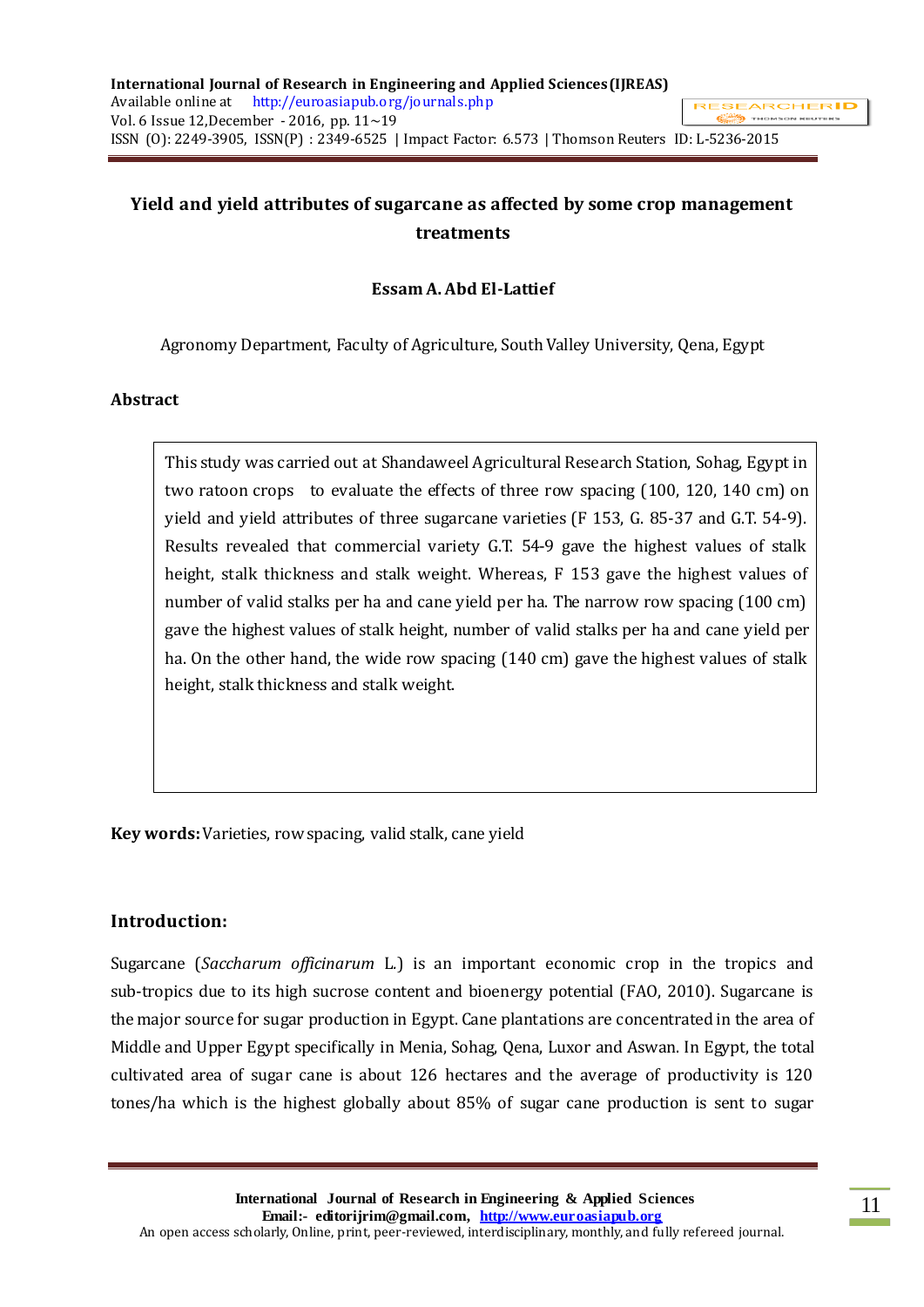factories for sugar production, 4% is used for honey industry, about 2% is used for seeds and 9% is used for fresh juice.

Commercial sugarcane varieties are inter-specific hybrids and consequently differ in their performance due to the great variation in their genetic make up. Sugarcane varieties differed in yield and yield attributes (Yadav and Sharma, 1980, Gowda, et al., 2001, Shafshak et al., 2001, Mohamed and Ahmed 2002, Sundara, 2003 Azzazy et al., 2005, El-Shafai and Ismail, 2006, Ismail et al., 2008 and Taha, et al., 2008).

Planting density plays an important role in the amount of solar radiation intercepted and water transpired by crop canopy which intern affects the photosynthesis processes and ultimately the dry matter produced and sugar extracted by sugarcane plant. Moreover, planting density broadly affect cane diameter, length and weight as individual plants which contribute to cane yield. According to Collins (2002), plant density is a function of inter and intra-row spacing. Sugarcane has a high compensating ability to maintain potential yield under different cases of spacing and population density (Netsanet et al., 2014).

Inappropriate planting density is the most serious factors reducing sugarcane yield (Bashir et al., 2000). Sub-optimal planting density result in low plant population density and hence less number of millable canes per unit area which is the key component of cane yields (Mahmood et al., 2005). Planting density directly affects the number of stalks, stalk length and stalk diameter which are positively associated with cane yield per unit area (Nazir et al., 1999)

An experiment conducted on plant cane and ratoon cane with pre-seasonal planting indicated that cane girth, number of millable canes per clump and average cane weight were significantly higher at the intra-row spacing of 90 cm rather than at the intra-row spacing off 30 cm and 60 cm (Raskar and Bhoi,2003). Other researchers also reported higher yields from narrow spacing (90 and 60 cm) compared with wide spacing (130, 140 and 180 cm) (Sharma 1982; Irvine et al., 1984, Singh and Singh 1984, Gonzalaz et al., 1989 and Arvind Misra et al., 1990).

The main goal of the present work is to study the relative potentiality of crop ratoon yields for some sugarcane varieties under the various rows spacing to attain the highest yield.

## **Materials and methods**

The present investigation was carried out at Shandaweel Agricultural Research Station, Sohag Governorate (26°34'N, 31°42'E, and 61m above mean sea level). The soil of the experimental area was clay loam (28.6% sand, 11.0% silt and 60.4% clay) and contained 35.0, 12.7 and 214 ppm available N, P, K, respectively, with pH of 7.3.

Treatments were laid out in split plot in RCB where 3 row spacing and 3 sugarcane varieties on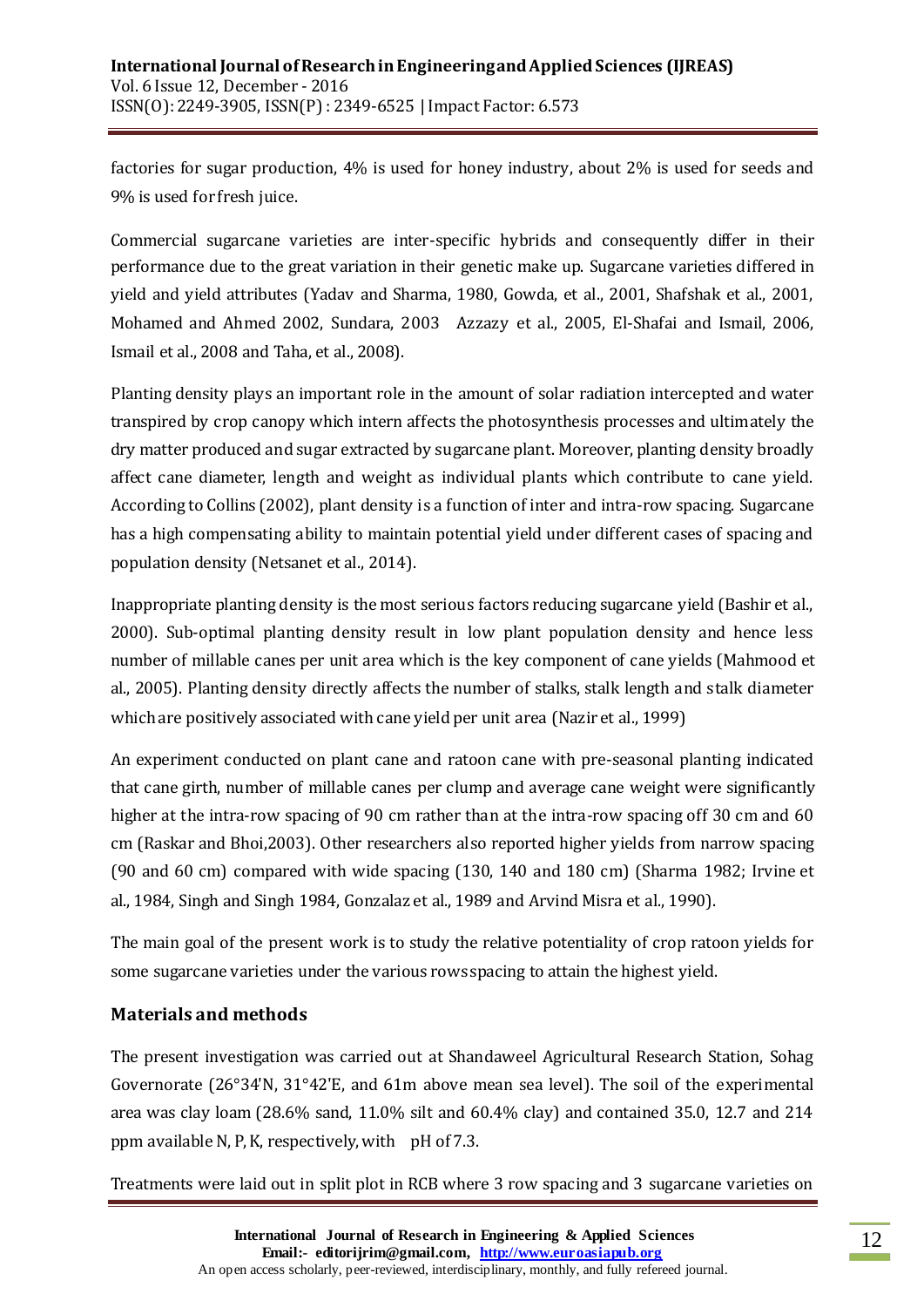main plot and sub plot, respectively. The three pacing were 100 cm, 120 cm and 140 cm. The three sugarcane varieties were F 153, G. 85-37 and G.T. 54-9 (commercial variety).

Sugarcane was planting by seed-cutting in the 2<sup>nd</sup> week of March. Plot area was 42 m<sup>2</sup> (6 X 7 m). Fertilizers were applied at the rate of 500 kg N, 70 kg  $P_2O_5$  and 100 kg K<sub>2</sub>O per ha. The other agronomic practices were kept normal and uniform for all the treatments.

At harvest time, ten plants were randomly taken from each sub plot to determine the following traits: stalk height (cm), stalk diameter (cm) and stalk weight (kg). Plants of the four guarded rows were harvested, cleaned, topped and the following parameters were recorded: number of valid stalks per ha and cane yield (ton/ha). The data were recorded on first and second ratoons.

The data were analyzed by analysis of variance (ANOVA) using MSTAT-C statistical software. Treatment means were compared using Duncan's multiple tests (Steel and Torrie, 1980). Probability levels lower than 0.05 or 0.01 were held to be significant.

# **Results and discussions Stalk height**

The data in Figure 1 show that planting at 100 cm between rows gave the highest value of stalk height in the first and second ratoons (305 and 320 cm) followed by planting at 120 cm (300 and 313 cm). Different authors also reported taller plants under high population than under low population conditions (Irvine and Benda, 1980).

Results presented in Figure 2 clear that commercial variety G.T. 54-9 gave the largest stalk height of 312 and 322 cm in the first and second ratoons, respectively. The means of F 153 (291 and 307 cm) were significantly lower than the means of the other two varieties in both ratoons. Differences in stalk height existed among these varieties could be attributed to the differences in their genetic ability of joints formation that determine stalk length. The differences in stalk cane height was widely indicated that EL-Taib (1999) and Taha et al., (2003) who reported genetic variability in millabe cane height among sugarcane genotypes.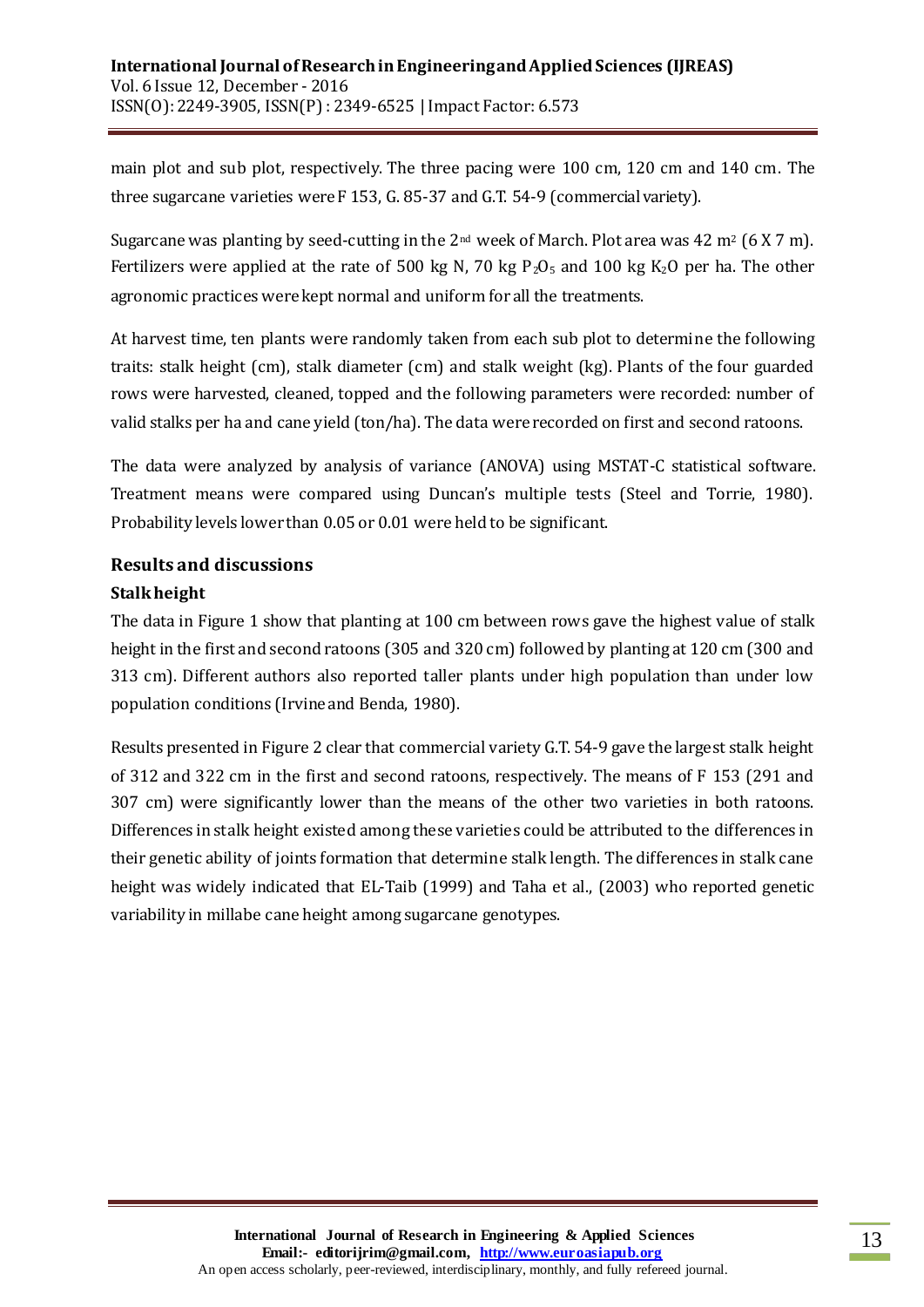# **International Journal of Research in Engineering and Applied Sciences (IJREAS)**

 $+$  1st ratoon  $-$  2nd ratoon  $+$ 1st ratoon  $-$ - $-$ 2nd ratoon 325 a a 325 320 b 320 315 b ί **Stalk height (cm)** 315 c 310 height (cm) **Stalk height (cm)** c 310 305 height a 305 300 a 300 295 b **Stalk** 290 c 295 **b Stalk** 285 290 c 280 285 275 280 100 cm 120 cm 140 cm 275 F 153 G. 85-37 G. T. 54-9 **Row spacing Varieties** Figure 1: Effect of row spacing on stalk height of Figure 2: Effect of varieties on stalk height of sugarcane ratoons. sugarcane ratoons.

Vol. 6 Issue 12, December - 2016 ISSN(O): 2249-3905, ISSN(P) : 2349-6525 | Impact Factor: 6.573

#### **Stalk diameter**

Results in Figure 3 showed that stalk diameter was significantly affected by the inter-row spacing in the both ratoons. However, it was observed that planting sugarcane in the widest inter-row spacing (140 cm) resulted in the thicker stalk compared with the narrower ones (100 or 120 cm). This result may be attributed to the great competition among plants in dense planting in case of narrow spacing on growth factors, i.e. nutrients and solar radiation, in addition to the negative influence of mutual shading.

In both ratoons, the thickest diameter was obtained by G.T. 54-9 followed by G.85-37 while the thinner stalk was recorded by F 153. Bora et al. (1997) and El Taib (1999) reported great difference in stalk diameter among sugarcane varieties (Figure 3).



### **Stalk weight**

Results illustrated in Figure 5 revealed that row spacing had a significant influence on stalk weight in the first and second ratoons crops. Planting sugar cane using 140 cm row spacing significantly recorded the highest mean value of stalk weight compared with 100 and 120 cm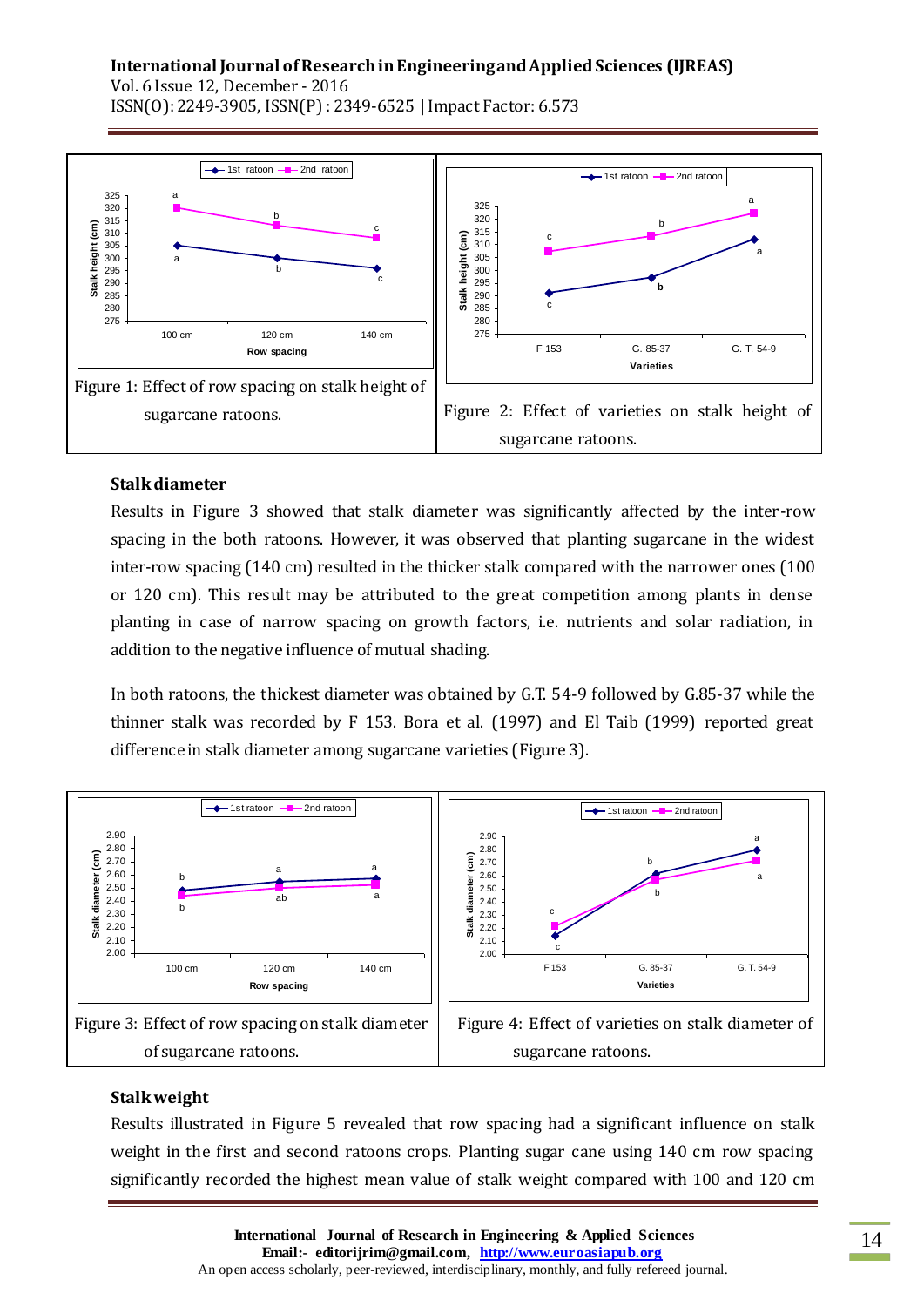row spacings. Similar to the current results obtained, Orgeron et al. (2007) also observed lower weight per stalk under narrow spacings than under wider spacings.

The obtained results in Figure 6 revealed that the tested varieties significantly differed in stalk weight in the first and second ratoons crops. Sugar cane G.T. 54-9 variety recorded the highest means value of stalk weight. The lowest value of stalk weight was recorded from F 153 variety. These differences could be attributed to the genetic structure of the evaluated sugarcane varieties.

Similarly, Muhammad et al. (2002) found significant difference among different sugarcane genotypes in weight per stalk.



### **Number of valid stalk**

A significantly higher number of valid stalks per ha was recorded by planting at 100 cm between rows however, the planting at 140 cm gave a significantly lower mean number of valid stalks per ha than planting at 120 cm row spacing (Figure 9). This observation is in agreement with the findings of Netsanet et al. (2014) that high density planting rates result in higher number of millable canes than the low density plantings. Besides, Preecha (2006) also found that numbers of millable canes per unit area were influenced by plant spacing.

The results indicated that the three varieties were significantly different in number of valid stalk. The variety F 153 had significantly higher number of valid stalk than the other varieties. The variety G. 85-37 gave the minimum number of valid stalks per ha (Figure 10). Similar to this result, Feyissa et al. (2008) also observed variation among varieties on number of millable canes.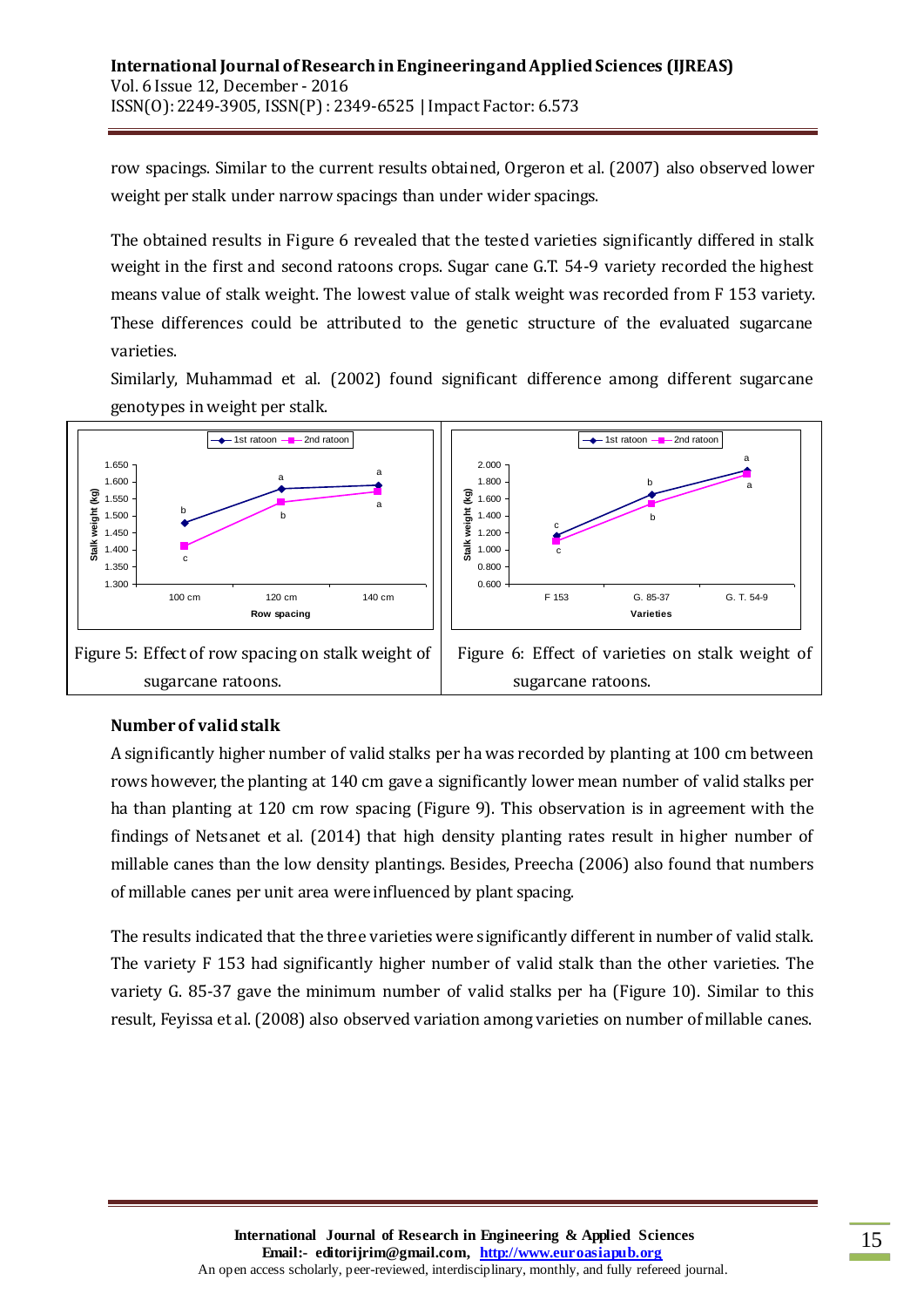#### **International Journal of Research in Engineering and Applied Sciences (IJREAS)** Vol. 6 Issue 12, December - 2016 ISSN(O): 2249-3905, ISSN(P) : 2349-6525 | Impact Factor: 6.573



# **Cane yield**

The data in Figure 9 showed that the 100 cm spacing and the 120 and 140 cm spacings were significantly different in cane yield in both ratoons. The 140 cm spacing had the lowest cane yield (ton/ha); followed by 120 cm. Spacing of 100 cm out yielded all other spacings in the first and second ratoons. These results may be due to the fact that the narrower inter-row spacing gave higher the valid stalk and stalk height (Figures 1 and 7). Similar results were obtained by El-Shafai and Ismail (2006), who found that planting sugarcane in rows spaced at 80 cm apart attained significant increases in cane yields/fed compared with 100 and 120 cm.

Results showed a significant difference in cane yield between the three sugarcane varieties in the both ratoons. The F 153 variety surpassed other two varieties in the both ratoons. Also, G.T. 54-9 variety surpassed G. 85-37 in this respect. This result could be attributed to higher value of valid stalk for F 153 compared to other varieties (Figures 8). The presence of variation of cane yield among varieties indicated the difference in their inherent yielding ability (Soomro et al. 2006).

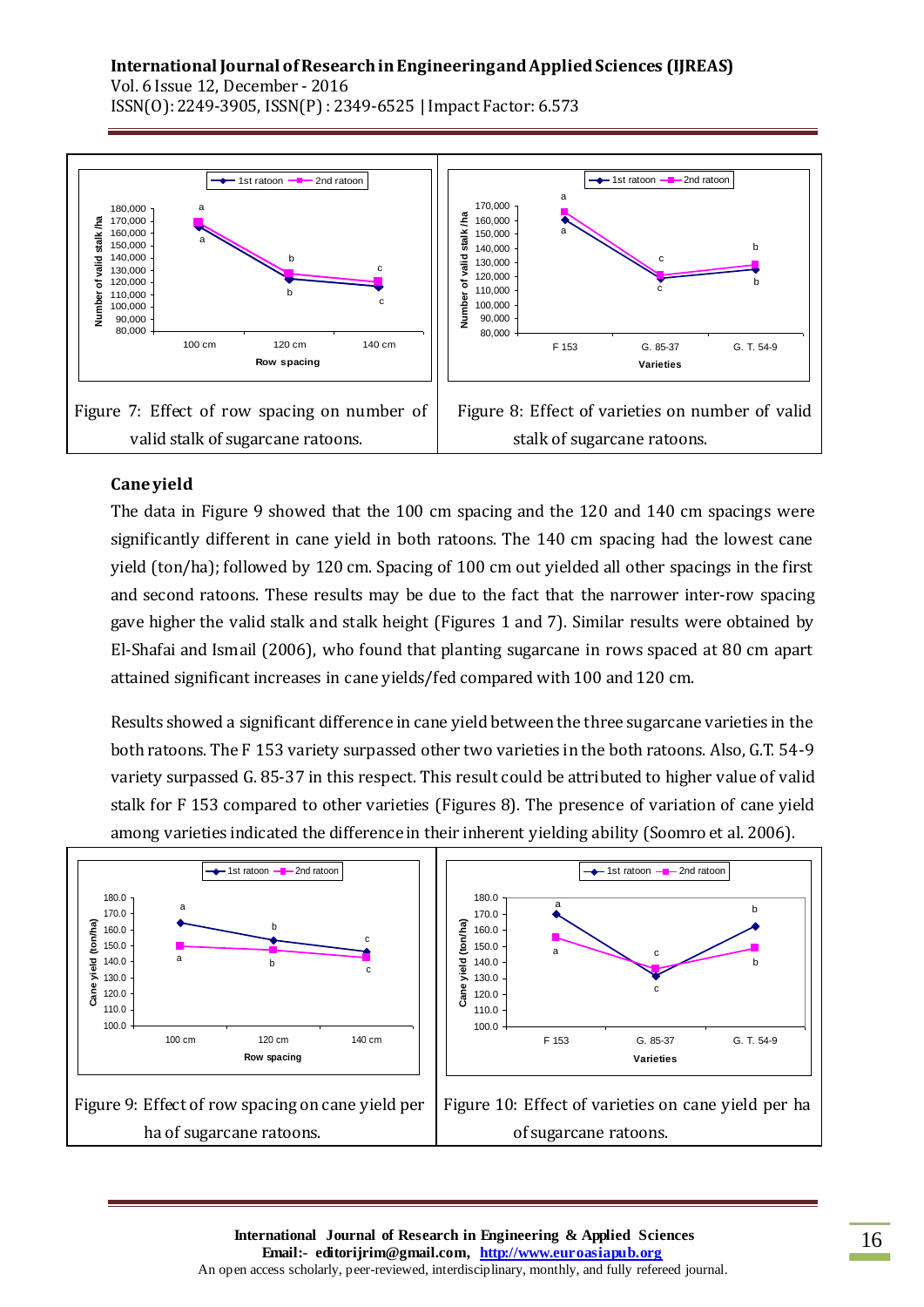## **Conclusion**

The results of this study revealed that inter-row spacing influenced cane yield and its attributes. The narrow row spacing (100 cm) gave the highest values of stalk height, number of valid stalks per ha and stalk yield per ha comparing to other spacings (120 and 140 cm). F 153 plants recorded at harvest higher significant values of number of valid stalks per ha and cane yield per ha than two varieties (G.T. 54-9 and G. 85-37).

## **References**

- Arvind Misra, Naidu K.M., Gupta M..L. and Misra A. 1990. Effect of row spacing and nitrogen level on ethanol production in sugar cane *(Saccharum officinarum)* at different ages of crop harvest. Indian Journal of Agricultural Sciences, 110-114.
- Azzazy N.B., El-Shafai A.M.A. and Abd El-Aal A.M. 2005. Performance of some promising plant and first ratoon sugarcane varieties under different nitrogen levels. Egypt. J. Agric. Sci., 20(8A):65-78.
- Bashir S., Saeed M., Ghaffar A., Ali Z. and Khan R.M.Z. 2000. Analysis of economic aspects of raising autumn sugarcane at different planting patterns and seeding densities. Int. J. Agri. Biol., 2: 322-325.
- Bora G.C., Goswami P.K. and Singh G.P. 1997. Cane yield and sugar recovery of mid-late maturing sugarcane clones, Indian Sugar, 47 (8): 645- 647.
- Collins J.L. 2002. "Final report- SRDC Project BSS212. Investigations of the limits to high density planting" Publication SD02016 (BSES: Brisbane).
- El-Shafai A.M.A. and Ismail A.M.A. 2006. Effect of row spacing on yield and quality of some promising sugarcane varieties. Egypt J. Appl. Sci., 21 (11): 32-46.
- El-Taib A.B.A.1999. Stability of yield and quality for some sugarcane genotype, M. Sc Thesis,Agron. Dep. Fec. Agric., Assiut Univ. Egypt
- FAO 2010. 239-254. Statistical Database. Food and Agriculture Organization (FAO).
- Feyissa Tadesse, Tadesse Negi and Aregaw Assefa. 2008. Preliminary Study on Sugarcane Variety Performance at Tendaho Sugar Project. Proc. Ethiop. Sugar. Ind. Bienn. Conf., 1:156-165.
- Gonzalez Teller F., Garcia I., Sanchez M.E. and Gonzalez M. 1989. Study of 4 row spacings in four sugarcane varieties. Centro-Azucar
- Gowda, C.C., Vageesh T.S. and Panchaksharaiah S.. 2001. Spacing and fertilizer requirements of Co-7704, a promising sugarcane variety for Zone-7 of Karnataka. Mysore J. Agric. Sci., 35 (1): 64-71. Record 608 of 772 - CAB Absts., 2002/08-2003/10.
- Irvine J.E. and Benda G.T. 1980. Effect of spacing on the plant. ISST. 1:350-356.

Irvine J.E., Richard C.A., Carter C.E. and Dunckelman J.W. 1984. The effect of row spacing and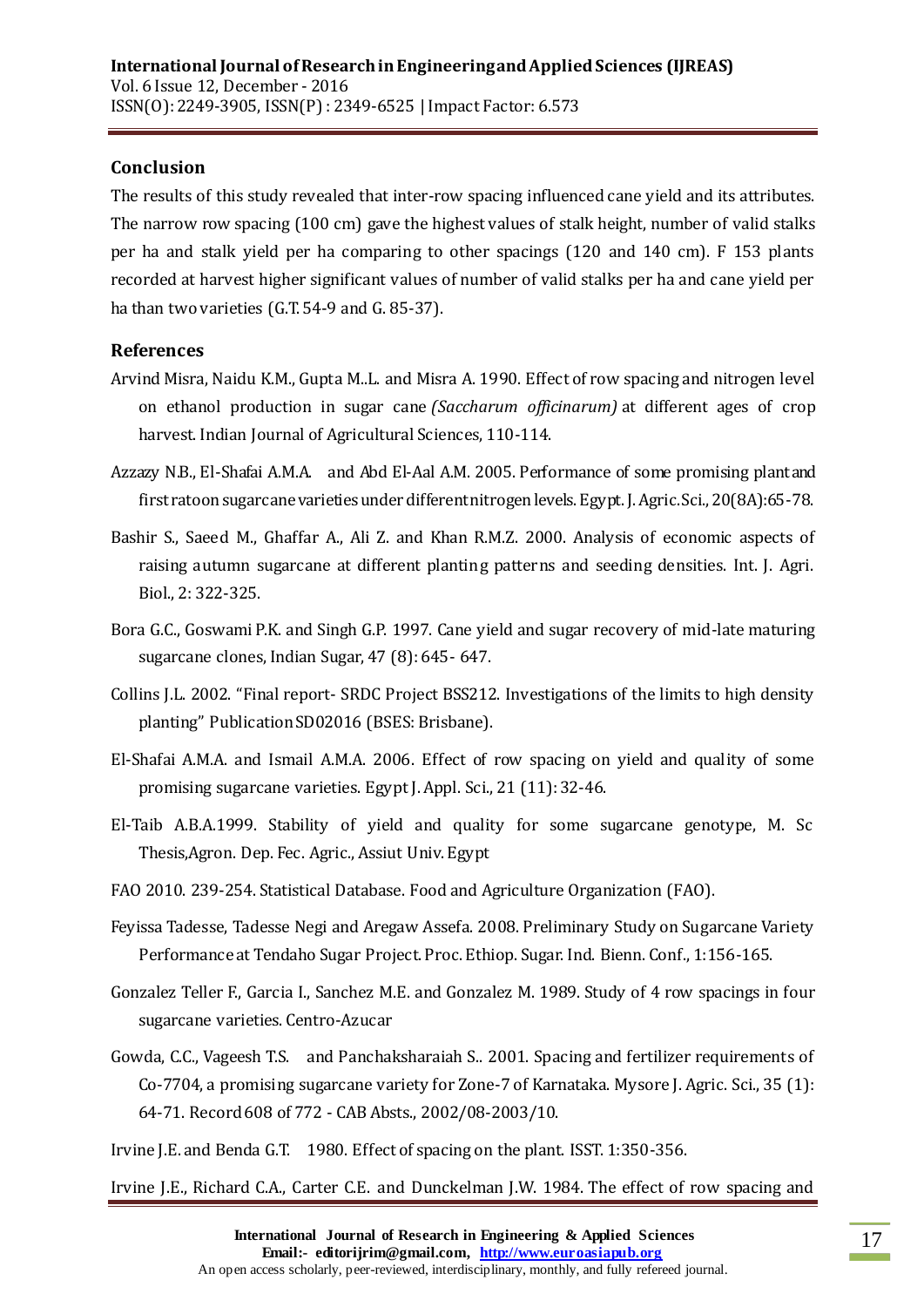sub-surface drainage on sugar cane yield. Sugar cane Journal

- Ismail A.M.A., Bekheet M.A. and Abo El-Hamd A.S. 2008. Yield and quality of four sugarcane varieties as influenced by seed rate and nitrogen fertilization. Egypt. J. Appl. Sci., 23(1): 107-123.
- Mahmood K.M., Rasheed A., Rehman B.M.M. and Rehman M.S. 2005. Effect of planting techniques on productivity enhancement of chewing canes. Pak. Sugar J., 20: 9-12.
- Mohamed B.D. and Ahmed A.Z. 2002. Influence of planting seasons and nitrogen fertilizer levels on productivity of three sugar cane varieties. Egypt. Appl. Sci., 17 (3): 64-77.
- Muhammad Y., Amir A. and Mahboob A. 2002. Response of Two Genotypes of Sugarcane to Different Planting Patterns. Pakistan Agricultural Research Council (PARC). Asian Journal of Plant Sciences. 1: 346-348.
- Nazir M.S., Ghafoor A., Mahmood K., Nawaz S. and Aslam M. 1999. Morpho-qualitative traits of autumn planted sugarcane as influenced by seedling density and nutrient management. Int. J. Agri. Biol., 4: 238-240.
- Netsanet A., Abiy G. and Tadesse N. 2014. Influence of Intra-row Row Setts Spacing on Yield and Yield Components of Some Sugarcane Varieties at Finchaa Sugar Estate.ARPN J. Sci. Technol. 4(1):39-45.
- Netsanet Ayele, Abiy Getaneh and Tadesse Negi, 2014. Influence of Intra-row Row Setts Spacing on Yield and Yield Components of Some Sugarcane Varieties at Finchaa Sugar Estate. ARPN Journal of Science and Technology. 4(1):39-45.
- Orgeron A.J., Kenneth A.G and Keith P.B. 2007. Planting Rate Effects on Sugarcane Yield Trials. American Society of Sugarcane Technologists. 27: 23-24.
- Preecha, N. 2006. Influence of spacings on growth parameters and sugar yield of F140 and F156 sugarcane varieties. AGRIS. FAO. Bangkok, Thailand.
- Raskar B.S. and Bhoi P.G. 2003. Yield attributes of sugarcane as influenced by intra-row spacings, fertilizer levels and planting materials. Indian Sugar, 53 (5):327- 331.
- Shafshak S.A., El-Geddawy I.H., Allam S.A.H. and El-Sayed G.S. 2001. Effect of planting densities and nitrogen fertilizer on: 1. Growth criteria, juice quality and chemical constituents of some sugar cane varieties. Pakistan Sugar J., 16(4): 2-11.
- Sharma R.A. 1982. Effect of pre-monsoon irrigation and inter-row spacing on yield and quality of sugar cane JNKVV-Research-Journal, 136-141
- Singh R.P and Singh P.P. 1984. Quality of juice and commercial cane sugar as influenced by crop canopy in sugar cane. Indian-Sugar, 21-28.